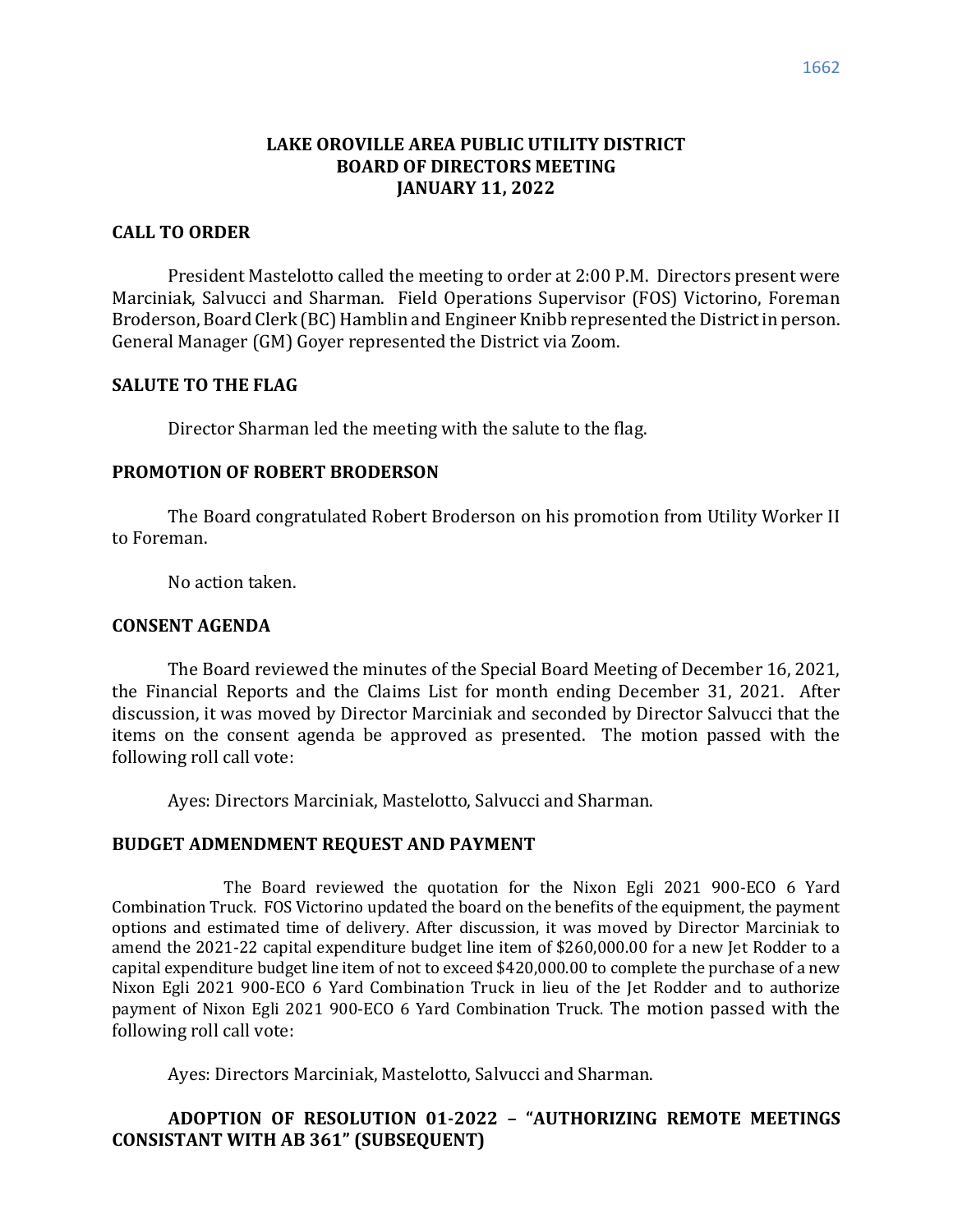The Board recognizes the changes in AB 361 and wishes to continue with the option to hold remote meetings as per Resolution 01-2022 – "Authorizing Remote Meetings Consistent with AB 361"(Subsequent). After discussion, it was moved by Director Mastelotto and seconded by Director Sharman to Adopt Resolution 01-2022 – "Authorizing Remote Meetings Consistent with AB 361" (Subsequent).

The motion passed with the following roll call vote:

Ayes: Directors Marciniak, Mastelotto, Salvucci and Sharman.

# **UPDATE ON THE GRANT APPLICATION FOR THE PALERMO WASTEWATER CONSOLIDATION PLANNING GRANT**

Engineer Knibb updated the Board on the status of the grant application for the Palermo Wastewater Consolidation Planning Grant Application.

No action taken.

# **UPDATE ON THE LEAP/REAP GRANTS FOR LAS PLUMAS – OPHIR / VIA CANELA**

Engineer Knibb updated the Board on the status of the LEAP/REAP grants.

No action taken.

# **UPDATE ON THE CALIFORNIA STATE PARKS AND BIDWELL MARINA PROCEDURES**

FOS Victorino updated the Board on the current issues and subsequent resolution with California State Parks and Bidwell Marina.

No action taken.

# **PRESENTATION OF THE QUARTERLY LOAPUD INVESTMENT SCHEDULE, QUARTERLY INCOME STATEMENT AND BALANCE SHEET**

The Board reviewed the quarterly investment schedule, income statement and balance sheet.

No action taken.

# **SC-OR COMMISSIONERS' REPORT**

Director Mastelotto gave the SC-OR Commissioner's Report.